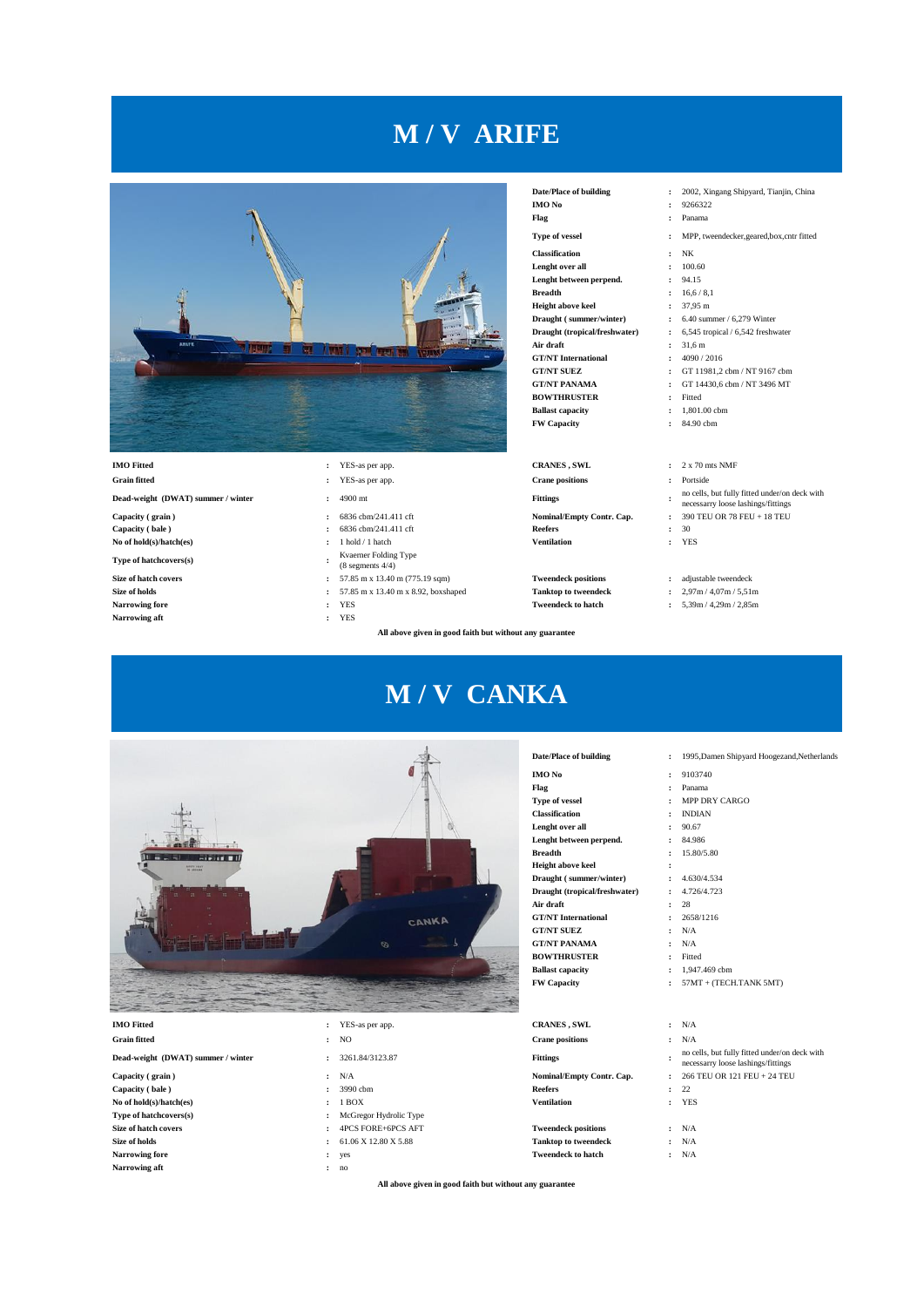## **M / V EFES**



**Capacity ( bale )** : 6836 cbm/241.411 cft **Reefers** : 30<br> **No of hold(s)/hatch(es)** : 1 hold / 1 hatch **Ventilation** : YES **No of hold(s)/hatch(es) i**  $1$  hold / 1 hatch **Ventilation Ventilation** 

**Type of hatchcovers(s) :**

 $Narrowing$  aft

- 
- 
- 
- 
- 
- Kvaerner Folding Type
- $(8$  segments  $4/4)$
- 
- 
- 
- 

**All above given in good faith but without any guarantee**

**M / V ESEN**

## **Date/Place of building :** 1999, Zhonghua Shipyard, China

**Flag :** Panama **Classification :** INDIAN **Lenght over all :** 100.60 **Lenght between perpend. :** 94.15 **Breadth :** 16,6 / 8,1 **Height above keel :** 37,95 m **Draught ( summer/winter) :** 6.40 summer / 6,264 Winter **Draught (tropical/freshwater) :** 6,53 tropical / 6,527 freashwater **Air draft :** 31,6 m **GT/NT International :** 4086 / 2016 **GT/NT SUEZ :** GT 4166,98 / NT 3147,61 **GT/NT PANAMA :** NET 3701 **BOWTHRUSTER :** Fitted<br> **Ballast canacity :** 1.784.10 cbm **Ballast capacity FW Capacity :** 84.90 cbm

**Dead-weight (DWAT) summer / winter :** 4900 mt **Fittings :**

**Capacity ( grain )** :  $6836 \text{ chm}/241.411 \text{ cf}$  **Nominal/Empty Contr. Cap. 28 TEU 173 FEU + 28 TEU + 28 TEU + 28 TEU + 28 TEU + 28 TEU + 28 TEU + 28 TEU + 28 TEU + 28 TEU + 28 TEU + 28 TEU + 28 TEU + 28 TEU + 28 TEU + 28** 

**Size of hatch covers :** 57.85 m x 13.40 m (775.19 sqm) **Tweendeck positions :** adjustable tweendeck **Size of holds :** 57.85 m x 13.40 m x 8.93, boxshaped **Tanktop to tweendeck :** 2,97m/4,07m/5,51m **Size of holds c i** 57.85 m x 13.40 m x 8.93, boxshaped **Tanktop to tweendeck Narrowing fore i**  $\gamma$ **ES z Narrowing fore :** YES **Tweendeck to hatch :** 5,39m / 4,29m / 2,85m

- 
- **IMO No :** 9197686
- 
- **Type of vessel <b>:** MPP tweendecker geared box,cntr fitted
	-
	-
	-
	-
	-
	-
	-
	-
	-
	-
	-
	-
	-
- **IMO Fitted :** YES-as per app. **CRANES , SWL :** 2 x 50 mts NMF high speed
- **Grain fitted :** YES-as per app. **Crane positions :** Portside
	- no cells, but fully fitted under/on deck with
	- the control of the control of the control of the control of the same state of the same state of the same state of the same state of the same state of the same state of the same state of the same state of the same state of
	-
	-

- 
- 

2000, DAMEN HOOGEZAND, NETHERLANDS

single/tweendecker,geared,box,cntr fitted

no cells, but fully fitted under/on deck with necessarry loose lashings/fittings

562 TEU OR 257 (254) FEU  $\frac{502 \text{ TeU OR } 201 \text{ (204) FEC}}{\text{cntr capacity at 14 mtn homogeneous: } 294 \text{ TEU}}$ 



**Dead-weight (DWAT) summer / winter :** 8959 **Fittings :**

**Capacity ( bale ) :** 12,787 cbm / 451,144 cft **Reefers :** 40 for 20' contr

- 
- 
- **Narrowing aft :** YES

## **IMO Fitted :** YES-as per app. **CRANES , SWL** : 2 x 50 mts

- 
- 
- **Capacity ( grain )** : 12,787 cbm / 451,144 cft **Nominal/Empty Contr. Cap. Nominal/Empty Contr. Cap.** 
	-
- **No of hold(s)/hatch(es) :** 2 holds / 2 hatches **Ventilation :** YES
- **Type of hatchcovers(s) <b>:** Pontoon type with handling by gantry crane ( 6+8 )
- **Size of hatch covers :** 38.95x13.15 M AND 52.19x13.15 M **Tweendeck positions :** N/A
- **Size of holds HOLD 1 :** 38.96 m x 13.15 m x 11.05, boxshaped
- **Size of holds HOLD 2 :** 52.19 m x 13.15 m x 11.05, boxshaped **Tanktop to tweendeck :** 4,48 m
	-

**All above given in good faith but without any guarantee**

- **Date/Place of building : IMO No :** 9235488
- **Flag :** Panama

**Type of vessel :**

## **Classification :** INDIAN

- **Lenght over all :** 129.45 **Lenght between perpend. :** 123,49 m
- **Breadth :** 15,85 m

**Height above keel :** 36,40 m

- **Draught ( summer/winter) :** 7,406 summer / 7,252 Winter
- 
- **GT/NT SUEZ :** GT 6607,39 / NT 5797,13
- **GT/NT PANAMA :** NET 5706 **BOWTHRUSTER :** Fitted
- **Ballast capacity :** 3,661.40 m<sup>3</sup>
- 

**Grain fitted :** YES-as per app. **Crane positions :** Starboard

**Narrowing fore :** YES **Tweendeck to hatch :** 5,91 m

- **Draught (tropical/freshwater) :** 7,560 tropical / 7,571 freashwater **Air draft :** 29,00 m Summer drft **GT/NT International :** 6382 / 3419
	-
	-
	-

Box-Hold MPP,

- 
- **FW Capacity :** 76,3 m³
	-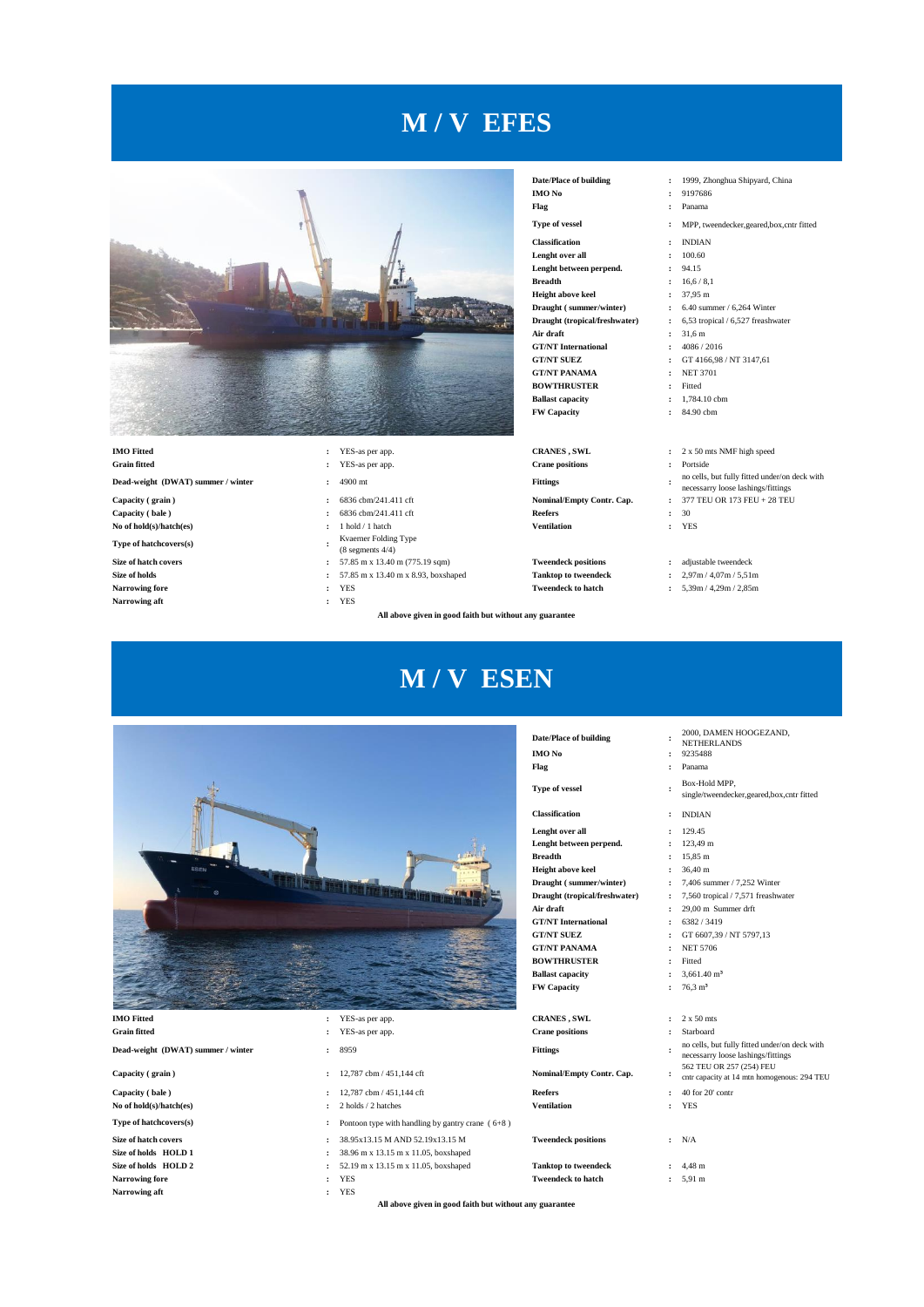# **M / V KNIDOS**



**Dead-weight (DWAT) summer / winter :** 8961 **Fittings :**

**Capacity ( bale )** : 12,059 cbm / 425,859 cft **Reefers** : 60 plugs<br> **No of hold(s)/hatch(es)** : 2 holds / 2 hatches **Ventilation** : YES **No of hold(s)/hatch(es) Type of hatchcovers(s) Size of holds HOLD 1 :**  $38.97 \text{ m} \times 13.15 \text{ m} \times 11.05$ , boxshaped **Size of holds HOLD 2 :**  $52.19 \text{ m} \times 13.15 \text{ m} \times 11.05$ , boxshaped **Size of holds HOLD 2 :** 52.19 m x 13.15 m x 11.05, boxshaped **Tanktop to tweendeck :** 4,46 m <br>Narrowing fore **:** 5,90 m **Narrowing aft :** YES

- 
- 
- 
- 
- **Type of the handling by crane (**  $6+8$  **)**
- **Size of hatch covers :** 38.95x13.15 M AND 52.19x13.15 M **Tweendeck positions :** N/A
	-
	-
	-

**All above given in good faith but without any guarantee**

## **Date/Place of building : IMO No :** 9214173

**Type of vessel : Classification :** INDIAN **Lenght over all :** 129.45 **Lenght between perpend. :** 123,49 m **Breadth :** 15,85 m **Height above keel :** 37,00 m **Draught ( summer/winter) :** 7.406 summer / 7,252 Winter **Draught (tropical/freshwater) :** 7,560 tropical / 7,571 freashwater **Air draft :** 29,60 m Summer drft **GT/NT International :** 6382 / 3418<br>**GT/NT SUEZ :** GT 6607.39 **GT/NT PANAMA BOWTHRUSTER :** Fitted<br>**Ballast capacity :** 3.661.00 m<sup>3</sup> **Ballast capacity FW Capacity :** 76,2 m³

**IMO Fitted :** YES-as per app. **CRANES , SWL** : 2 x 50 mts **Grain fitted :** YES-as per app. **Crane positions :** Starboard

**Capacity ( grain )**  $\qquad$  :  $12,775$  cbm / 451.144 cft **Nominal/Empty Contr. Cap.** 

**GT/NT International<br><b>GT/NT SUEZ** 

**GT/NT PANAMA** 

**Tweendeck to hatch** 

- 2000, DAMEN HOOGEZAND,
- NETHERLANDS
- **Flag :** Panama
	-
	- Box-Hold MPP, single/tweendecker,geared,box,cntr fitted
	-
	-
	-
	-
	-
	-
	-
	-
	-
	- **GT/NT SUEZ :** GT 6607,39 / NT 5797,13
	-
	-
	-
	-
	-
	- no cells, but fully fitted under/on deck with
	- necessarry loose lashings/fittings
	- 562 TEU OR 257 (254) FEU
		- cntr capacity at 14 mtn homogenous: 294 TEU
	-
	-
	-
	-





**Dead-weight (DWAT) summer / winter :** 4820 **Fittings :**

- **Capacity ( grain ) :** 6790 cbm / 240.000 cft **Nominal/Empty Contr. Cap. :** 356 TEU OR 56 FEU + 112 TEU **Capacity ( bale ) :** 6790 cbm / 240.000 cft **Reefers :** 30 **No of hold(s)/hatch(es) :** 1 hold / 1 hatch **Ventilation :** YES **Narrowing fore :** YES **Tweendeck to hatch :** 5,39m / 4,29m / 2,85m **Narrowing aft :** YES
- **IMO Fitted :** YES-as per app. **CRANES , SWL** : 2 x 50 mts
- **Grain fitted :** YES-as per app. **Crane positions :** Portside
	-
	-
	-
	-
- **Type of hatchcovers(s) :** McGregor Folding Type (4 fwd+4 aft)
- **Size of hatch covers :** 57.80 m x 13.40 m **Tweendeck positions :** adjustable tweendeck
- **Size of holds :** 57.85 m x 13.40 m x 8.93, boxshaped **Tanktop to tweendeck :** 2,97m / 4,07m / 5,51m
	-
	-

**All above given in good faith but without any guarantee**

- **Date/Place of building**  $\qquad \qquad$  **:** 1997, Poland **IMO No**  $\qquad \qquad$  **:** 9137753 **:** 9137753 **Flag :** Panama
	-
- **Type of vessel :** MPP, tweendecker,geared,box,cntr fitted
- **Classification :** NK
- **Lenght over all :** 100.6
- **Lenght between perpend. :** 93.95 **Breadth :** 16,6 / 8,1
- **Height above keel :** 37,95 m
	-
- **Draught ( summer/winter) <br><b>1** 6.40 summer / 6,264 Winter<br>**Draught (tropical/freshwater)** <br>**2** 6,53 tropical / 6,527 freashwater **:** 6,53 tropical / 6,527 freashwater
	-
- **Air draft :** 31,6 m<br>**GT/NT International :**  $4078/2009$ 
	- **COLOGY EXECUTE:** GT 4166,98 / NT 3147,61<br>**:** NET 3701
		-
- **BOWTHRUSTER :** Fitted **Ballast capacity :** 1,846.00 mts
- **FW Capacity :** 83 mt
	-
	-
	- no cells, but fully fitted under/on deck with
	- necessarry loose lashings/fittings
	-
	-
	-
	-
	-
	-
	- - -
		-